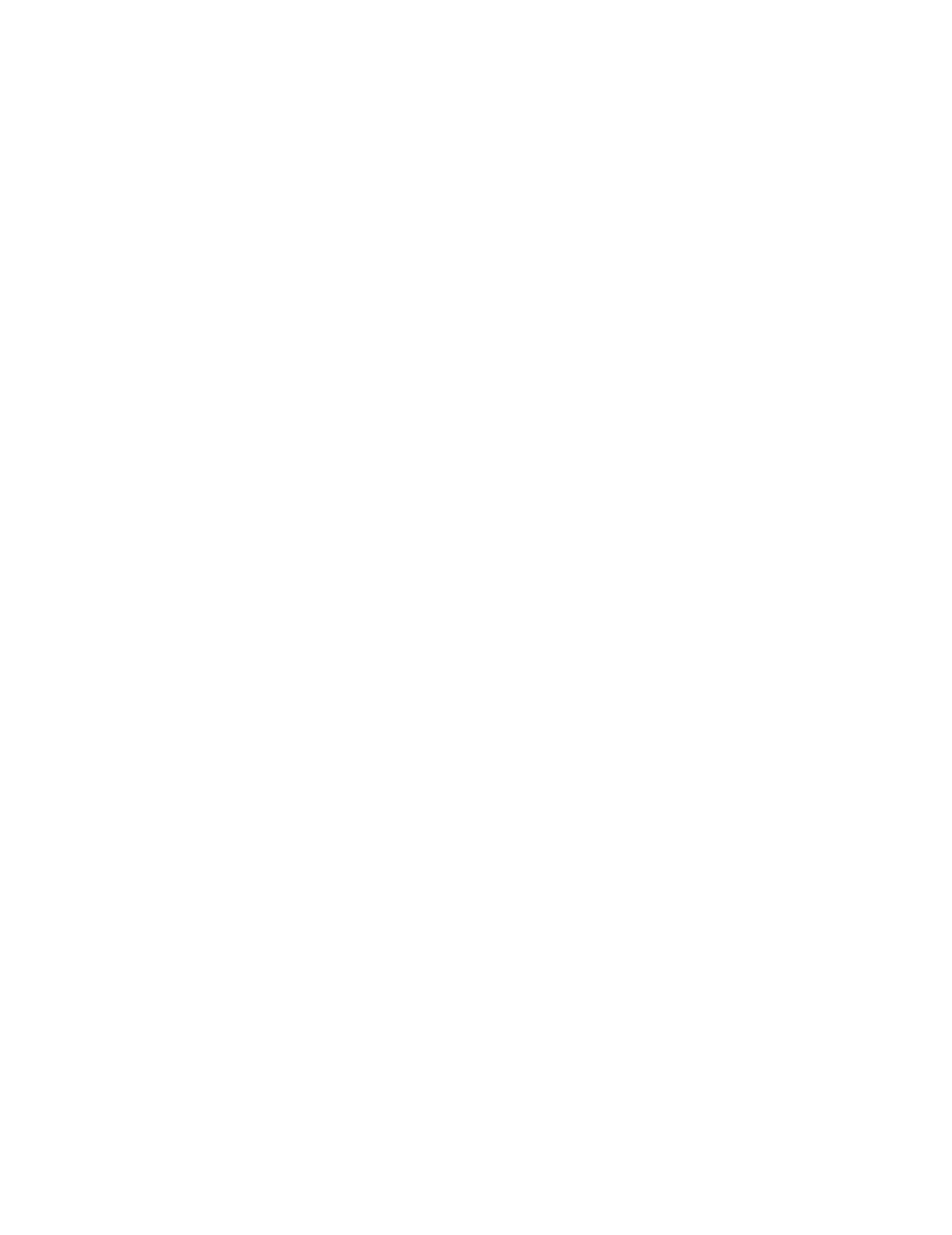#### PHYSICAL ACTIVITY

# Looking to Lose?

## A 30-Minute Workout Could Do the Trick

Are Shorter Workouts More Effective?

1NaWOWITWTWMMOP PWMWSWUIaMPM SMalTMIlaWW :MMIKPMVWMPMWW **PMMIWWW** UTaUKPMIMIVL **IIVITMIWWMLW** PWTWVOWSWWMWM NaWMTIVVVOWV UWaWUIaVWMMKM **IITTPMVPMVMITM** KPMLTMKWVKIM

:MMIKPMTWVWMPI UVMMWVUIaVW TMIMaWNMMTVOINIOMLI UV WPKP V KMIM PMKPIVKMWNPIVOUWM MVMOaIVLUWWWWM IKMPWOPWPMLIaW MIUTMNaWTSMLNW UVMVPMUWVVOaW

**UIaVLPIaW** PIMPMMVMOaIVL LMMWISMIVWPM ITSPMVaWOMPWUM IVLPMVaWUIaPIMPM **MVMOaWLWWUMaILWS** WTIaIOPPMSLMK

WVOMWSWUIaOMaW PMNITMIUWVRWS WWVLIVLMMLMVla NWPMMWNPMLIAWM MMWNaWMPVO PMOaUNWIVPWAWTT IVWVKWWIMUITT UWMUMVPWOPWPM LIaTSMOMVOWMKP IVLUWMIWVLNWUW WWITaMMIKPMa PWMPWMMKMLNW UVMILIaWITaIM UWMWKWUMVIMNWPM TWVOMWSWMWV  $\overline{a}$  $\lambda$  $\mathcal{A}$  $\lambda$ 

**Bottom line:** 1N you want to

 $\lambda$ 

 $\mathbf{a}$ aa

 $\mathbf{a}$ 

the *American Journal of*  **Physiology** *\PI\W^MZ\_QOP\UMV\_PW*

 $\bm{l}$ *WNUWLMZI\MM`MZKQ[MVW\ ^QOWZW][J]\MVW]OP\WJZMIS*  $\blacksquare$ *]XTW[\IV^MZIOMWNMQOP\ XW]VL[W^MZ\PZMUWV\P[*  $\bm{\Lambda}$ *\_PW\_WZSMLW]\NWZ UQV]\M[ILIa\PW[MUMVTW[\ IVI^MZIOMWN[Q`XW]VL[*